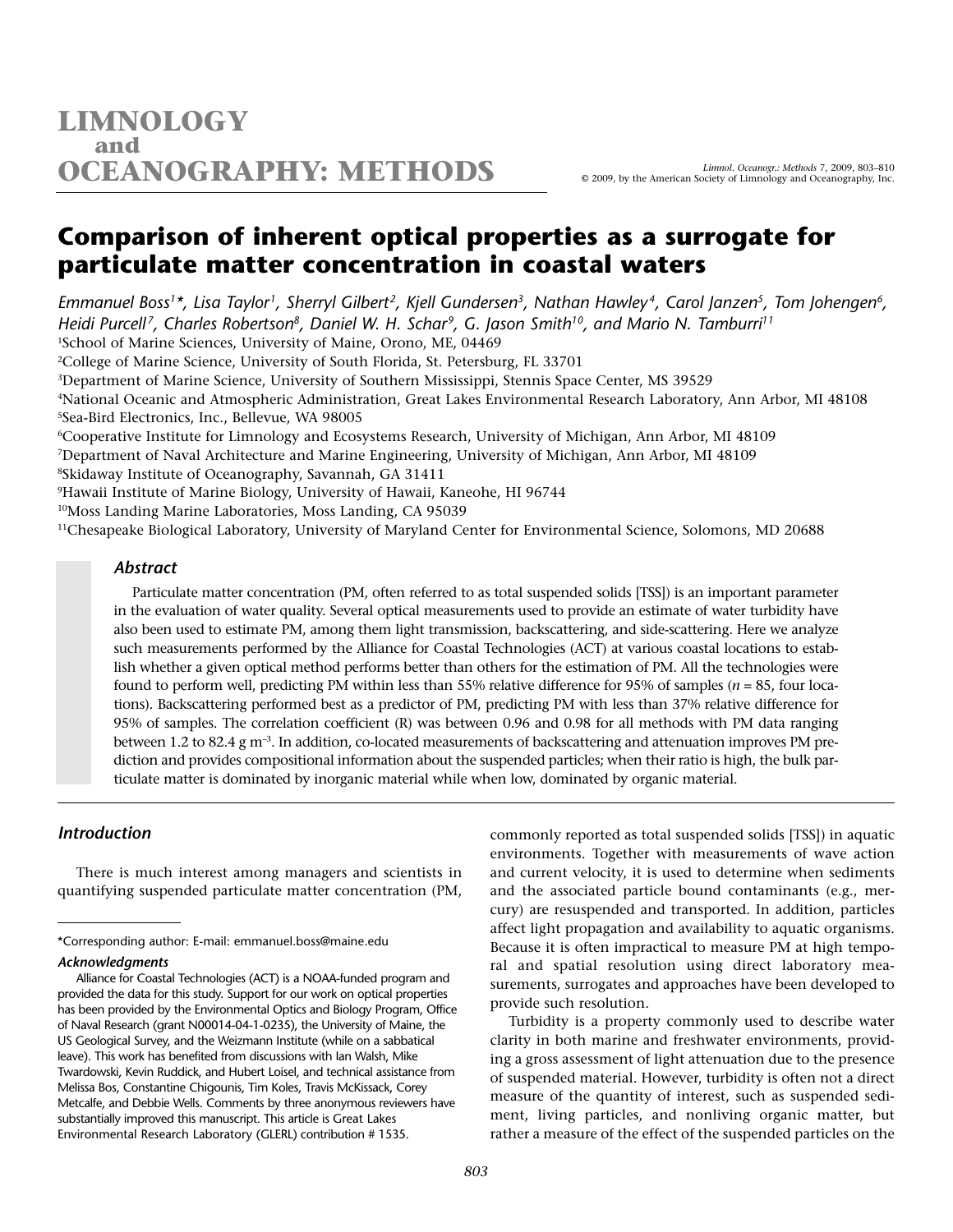optical properties of the water. At present, there are numerous methods for quantifying turbidity (e.g., light attenuation, surface scatter, side scatter, laser diffraction, acoustic back-scatter, Secchi disk, etc.).

Differences in methods of measurement and their individual responses to varying types of suspended material have made the measurement of turbidity difficult to perform in a consistent and standardized way. This has necessitated many public-service agencies (e.g., USGS, EPA, ISO, ASTM, etc.) to define turbidity in very specific terms based on well-defined optical methods of measurement (since optically based approaches have been the most used).

The International Organization for Standardization (ISO) has defined turbidity as "the reduction of transparency of a liquid caused by the presence of undissolved matter" (ISO 1999). Several optical techniques have been approved by the ISO for turbidity measurements, among them measurement of light transmission, side-scattering, and backscattering (ISO 1999). Measurements are performed in the red and infrared regions to minimize contamination by dissolved substances.

Although such standards and definitions were created to be both technically and legally specific (thereby minimizing the ambiguity in interpreting what turbidity is and how it is measured), they still suffer from fundamental deficiencies in their ability to create an absolute standard that covers both different natural water types and different instrument designs. Despite these limitations, a variety of in situ instruments that provide some measure of turbidity are commonly and successfully used in many research and monitoring settings to provide a relative measure of water clarity. However, differences in methods of measurements and their individual response to varying types of PM have made the measurements of turbidity difficult to standardize. Despite decades of attention to this problem by international and national agencies, the questions of what turbidity is, how it is measured, and what measurements of turbidity tell us have still not yet been resolved (ACT 2005). If turbidity is to be used as a primary variable characterizing water quality, then an evaluation of existing turbidity measurement methods is needed (ACT 2005).

To that end, the Alliance for Coastal Technologies (ACT) sponsored a 3-day workshop with aquatic scientists, managers, and turbidity sensor manufacturers (ACT 2005), establishing protocols for the verification of in situ turbidity sensors (ACT 2006), and conducting a series of laboratory and field deployments of turbidity sensors at sites in the coastal United States.

Many studies have related measurements of a single optical property to PM. Baker and Lavelle (1984), Bishop (1986), and Wells and Kim (1991) showed that for large data sets, the correlation of beam-attenuation and PM are high but that the conversion between the beam-attenuation and PM is constrained; changes in size and composition resulted in poor correlations at specific times and sites. Baker et al. (2001) showed that sidescattering was at least as good a predictor of PM as beam-attenuation for particles in the deep sea, and that the measurement response to mass was also size dependent. Backscattering has also been shown to be a good predictor of PM while being sensitive to size and composition (Downing 2006 and references therein). Finally, the particulate scattering coefficient at 555 nm has been found to correlate well with PM for over 200 samples from a variety of European sites; their variable composition was found to have little influence on the relationship (Babin et al. 2003). In addition to composition and size, changes in particle shape (e.g., Clavano et al. 2007), internal structure (e.g., Zaneveld and Kitchen 1995), and degree of packing of aggregates (Boss et al. 2009a) are also expected to affect the relationship between optical properties and PM.

The goal of this paper is to use the database assembled by ACT to compare how different technologies used to measure turbidity in situ (e.g., optical measurements of transmission, side-scattering, and backscattering) perform as proxies of PM. Accuracy and sensitivity of specific instruments and methods are expected to vary due to variation in the measurement pathlength, the size of the volume illuminated, source and detector geometries, and the attenuation of the beam along a path (e.g., Downing 2006). In addition, since these measurements respond differently to the physical (size, shape, internal structure) and optical properties of particles (index of refraction), we demonstrate that using two of these methods together provides information on the bulk particulate composition.

## *Materials and procedures*

The ACT data set was collected from moored deployments at eight test sites representing a range of environmental conditions including a tropical coral reef, a high turbidity estuary, open ocean, and a freshwater lake. The test sites were situated on a fixed pier (Winans Lake, Ann Arbor, Michigan; Grand Travers Bay, Traverse City, Michigan), a fixed bottom-mounted tripod (a fringing Reef, near Coconut Island within Kaneohe Bay, Hawaii), floating docks (Solomons, Maryland; the Damariscotta River Estuary, Walpole, Maine; Moss Landing Harbor, California; the western shore of Skidaway Island, Georgia), and a piling structure located offshore of Tampa Bay, St. Petersburg, Florida (Fig. 1).

The sensors used in the ACT study consisted of five commercial back- ( $\lambda$  =700 nm, denoted by  $b_{\mu}$ , centered around 120°) and side-scattering (λ =880 nm, denoted by  $b_s$ , centered around 90°) optical turbidity probes (ACT 2007a–e). A CTD package, an in situ fluorometer, and a beam-transmissometer (Sea-Tech,  $\lambda$  =660 nm, output beam-attenuation denoted by *c*, acceptance angle 1.03°) were co-deployed. ACT personnel conducted all tests and analyses in accordance with training provided by the sensor manufacturers and instrument manuals (ACT 2006; ACT 2007a–e).

The turbidity probes were calibrated onsite and deployed side-by-side on a single, box-shaped rack at a fixed depth of 1 m for continuous time periods ranging from 4-8 weeks. Each sensor recorded data every 15 min. Four of the probes were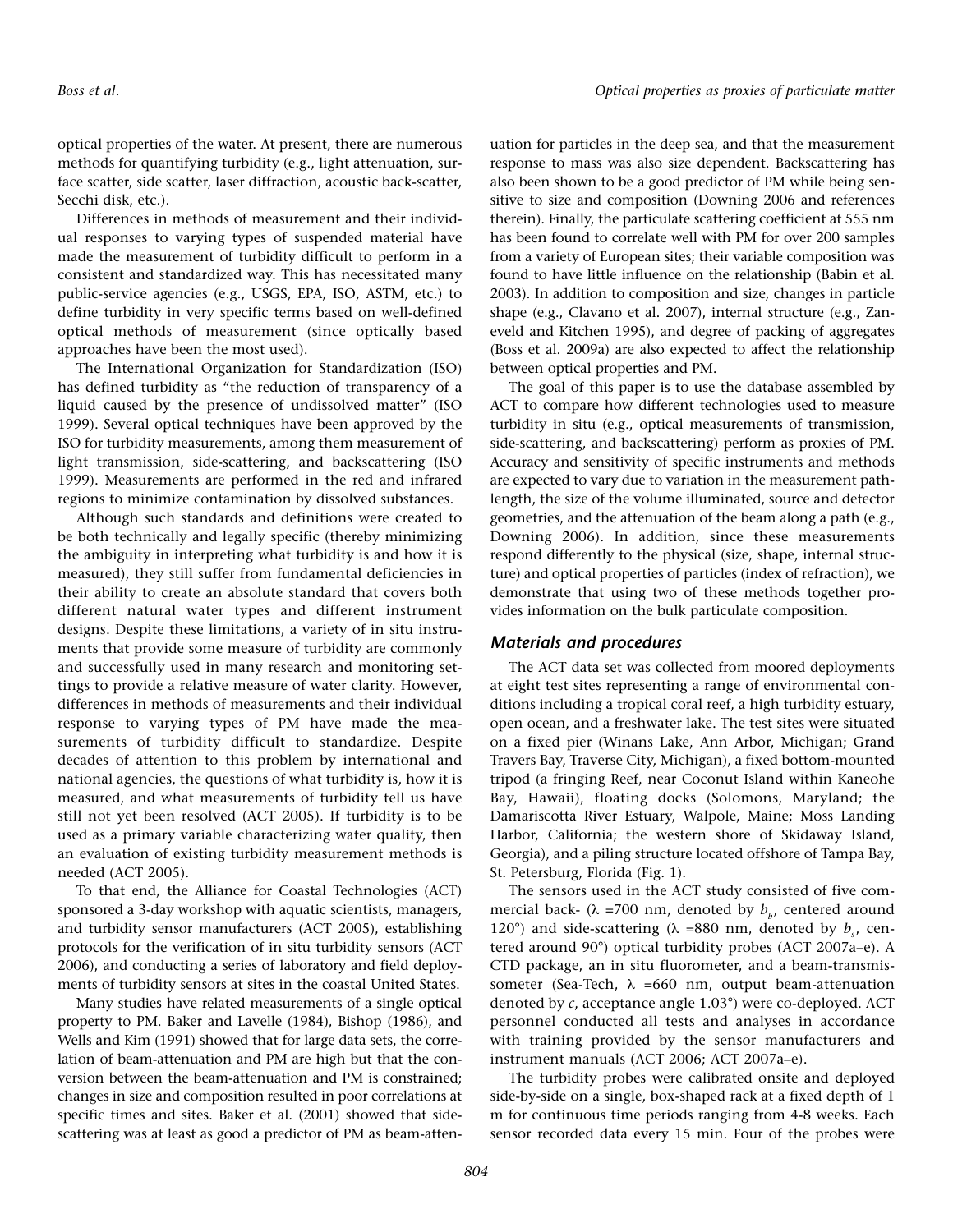

Figure 1. Sample locations. CB: Solomons, Maryland; FL: Tampa Bay, Florida; HI: Kaneohe Bay, Hawaii; M1: Grand Traverse Bay, Lake Michigan; M2: Winans Lake, Michigan; ME: Damariscotta River Estuary, Maine; ML: Moss Landing Harbor, California; SK: Skidaway Island, Georgia.

equipped with integrated wipers to reduce the effects of biofouling, which was estimated qualitatively through the use of photographs taken before deployment and immediately following recovery. Growth substrates (glass and PVC plates) were used to assess biofouling rate. Instrument drift over the whole deployment was evaluated by placing each sensor in a container of turbidity blank (fixed, bubble-free deionized water) and then a second container of 5 NTU suspension of styrene divinylbenzene (SDVB, as reference standards) before and after deployment. For turbidity sensors, calibration involved a linear transfer function converting instrument output to physical units: calibrated-data = (output signal-blank)  $\times$ (conversion parameter). The blank was computed at each site using particle-free water and the conversion parameter was computed following the manufacturer's protocol (*see* ACT 2007a–e). If negative-calibrated data were obtained at a given site with a given instrument, the minimum value measured by this instrument was used as blank for this site. The transmissometer was connected to a data logger and placed in the water near the turbidity probes to collect ancillary data on the

particulate beam-attenuation coefficient (c, units are  $[m^{-1}]$ , values reported here do not include the attenuation due to water). Because this instrument is prone to biofouling, it was cleaned five days a week. After cleaning, one in-air value was recorded to assure that the sensor was performing consistently throughout the test period. The data presented here include only data within four hours from cleaning. The transmissometer collected data at the same 15-min intervals as the turbidity probes.

Water samples were collected and analyzed for PM and particulate organic carbon (POC) using a 0.7 µm nominal pore size GF/F filter. PM mass was determined gravimetrically for material in accordance with standard protocols (APHA/ AWWA/ WPCF 1976 [method 208 D]; EPA 1971; Etcheber 1981) independently at each site including accounting for salt effect (e.g., Stavn et al. 2009). POC samples were measured by the Dumas combustion method at the Marine Science Institute, University of California, Santa Barbara (*see* ACT 2006 and ACT 2007a–e, for more details).

*Data—*Only measurements made at the times of the discrete PM sampling were used in the analysis. The number of data points obtained for each of the five turbidity sensors, c, PM, and POC are summarized in Table 1. Suspect data were removed from the data set before our comparison. These included those measurements collected during sensor failure (characterized by large erratic fluctuation in the signal) or when the sensor experienced obvious drift (low passed signal increases monotonically). Sampling was designed to resolve the dynamic range in PM associated with the tidal dynamics at each environment, as well as longer term changes associated with the weather (e.g., the 5-d mesoscale band), with more intensive sampling earlier in the deployment to provide good reference sample coverage (prior to possible fouling interference).

We selected a subset of the data with the highest number of simultaneous measurements for PM, c, one backscatter sensor, and one side-scatter sensor (95 data points from five locations). Both turbidity sensors used had automated shutters to minimize biofouling. The purpose of pooling the data was to maximize the dynamic range and number of points for the statistical analysis relating specific optical properties and PM. The distribution of the optical properties (OP) for the times where all three sensors and PM data are coincident (95 points) is shown in Fig. 2. As with many environmental variables and optical data (Campbell 1995; Whitmire et al. 2007), the data

**Table 1.** Number of measurements of PM, POC, c (beam-attenuation), b<sub>b</sub> (backscatter), and b<sub>s</sub> (sidescatter), with the number in the subscript denoting sensor type.

| <b>Measurements</b>                    | <b>PM</b> | <b>POC</b> |     | $\mathbf{p}_{\text{b1}}$ | $D_{b2}$ | D   | $D_{s2}$ | $\mathbf{D}_{s3}$ |
|----------------------------------------|-----------|------------|-----|--------------------------|----------|-----|----------|-------------------|
| Collected                              | 455       | 309        | 251 | 302                      | 396      | 409 | 376      | 357               |
| Valid                                  | 455       | 309        | 250 | 248                      | 64       | 310 | 221      | 195               |
| Co-located (all methods and sensors)   | 21        | 21         | 21  |                          | 21       |     |          | 21                |
| Co-located (one sensor of each method) | 95        | 95         | 95  | 95                       |          | 95  |          |                   |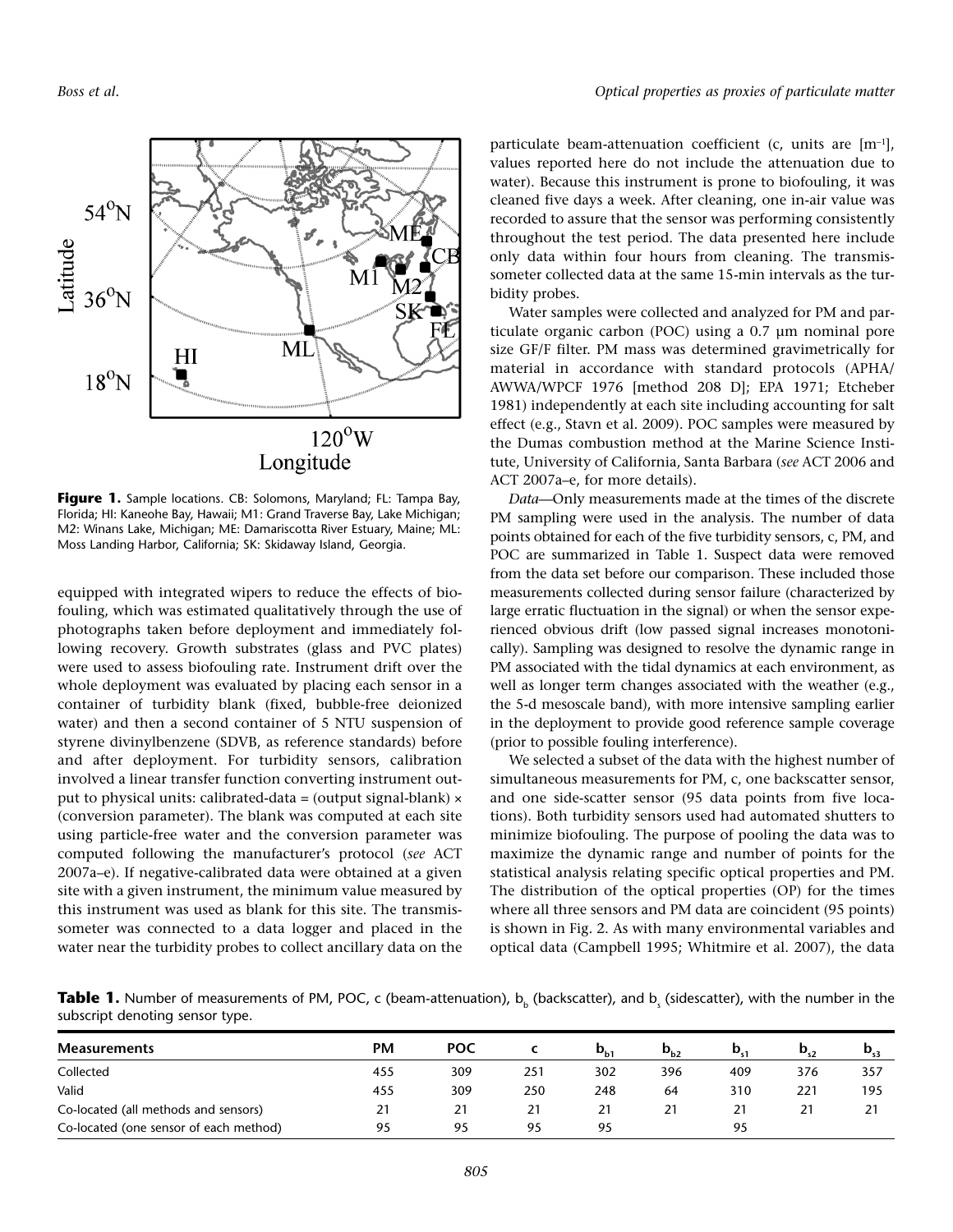

Figure 2. Histograms of frequency distributions of data (N = 95). Values of data within reported units (top panels) and log-normalized data (bottom panels).

variables analyzed are better described by a log-normal distribution than a normal distribution (Fig. 2). Dividing the data by their median and log-transforming them provides nondimensional and normally-distributed variables (e.g., log[data/median(data)]).

Since there is no simple statistical formula to calculate the uncertainties in the correlation coefficient between two variables having heterogeneous uncertainties, we used a bootstrap method to obtain the statistics of the correlation coefficient. The original data set and its estimated errors were used to simulate 1000 data sets with the same median. These simulations were then used to derive the statistics of the correlation coefficient (e.g., Press et al. 1992). The correlation coefficients obtained in this manner appear normally distributed, so we used three standard deviations of the correlation coefficients to provide us with the 95% confidence intervals around the mean.

The uncertainties in the PM are based on the standard deviation of triplicate samples while the uncertainties of the optical measurements for each specific sensor were based on the blank and temperature sensitivities exhibited by the measurements in the predeployment calibrations. For all instruments, these uncertainties are less than seven percent or one turbidity unit, whichever is largest.

The data were collected at sites with variable forcing (weather, tides) and particle sources. At all sites, efforts were made to capture the full extent of the short-term local variability by resolving the tidal variability during the sampling period. Temperature varied from 11.9–31.2°C and salinity from 0.2–33 psu for the data set analyzed here. The sites also varied in their sediment grain size distribution, chlorophyll fluorescence, and POC (ACT 2007a–e).

We used a type-II linear regression analysis (e.g., Laws 1997) between log(PM) and log(OP) to devise a model to predict PM from OP for all the instruments that participated in the ACT turbidity study. This analysis is based on York (1966), as implemented in the MATLAB program lsqcubic.m by E. T. Peltzer (for details, *see* http://www.mbari.org/staff/etp3/regress.htm). The retrieved PM model took into account the uncertainties in the measurements and minimized the squares of the relative difference between PM measurement and model as opposed to the minimization of the square of the difference when linearly regressing OP and PM. For completeness, we also performed this analysis for each sensor individually using all the pairs of PM and optical measurement (*see* [Web Appendix I\)](http://aslo.org/lomethods/free/2009/0803a1.avi).

To assess whether measuring two optical properties improved the prediction of PM, we performed a type-I multivariate linear regression analysis between the log(PM) and the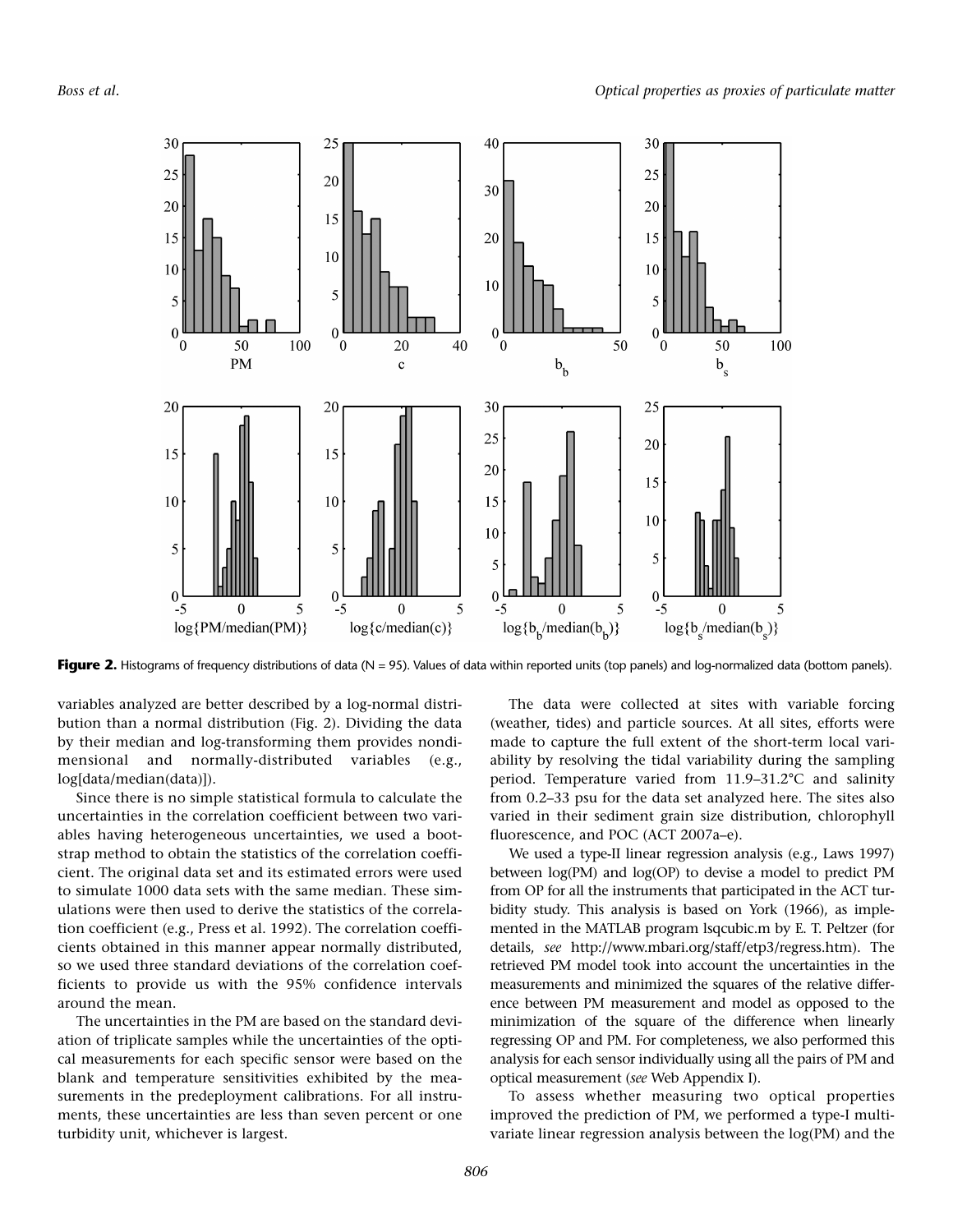logarithm of optical properties, allowing for a constant offset. We used the MATLAB function regress.m and computed the relative error between the multivariate model and measured PM. These models always performed better than standard multivariate linear model in minimizing the relative error between PM and the model.

#### *Assessment*

For the data set combining all sites for which data were available simultaneously with all three technologies, we find correlations between optical properties and PM to be high (>0.86, Table 2), with the back- and side-scattering methods being significantly better predictors of PM than beam-attenuation. If the data from Hawaii (which appear optically anomalous, most likely due to high bi-refringent and variable  $CaCO<sub>3</sub>$  con-

**Table 2.** Correlation coefficient between data sets (*n* = 95). Uncertainty in the correlation coefficient represents the 95% confidence interval.

| R ( $n = 95$ ) $\pm$ 3 SD | c(660)          | $b_{h}$ (700) | b(880)          |
|---------------------------|-----------------|---------------|-----------------|
| PM                        | $0.86 \pm 0.09$ | $0.92 + 0.11$ | $0.93 \pm 0.06$ |

tent, Fig. 3) are removed, we find the correlations to be significantly higher for all variables (>0.96, Table 3) with backscattering having a slightly better correlation over side-scattering and beam-attenuation.

For the type-II model based on backscattering data, we find that 50% of the model-predicted PMs are within 9% of measured PM and 95% of the model-predicted PMs are



 ${\sf Figure~3.}$  Value of optical measurements (in units of m<sup>-1</sup> for c and NTU for b<sub>b</sub> and b<sub>s</sub>) as function of PM including all collocated measurements (N = 95). Symbol denotes sampling site. The same data is presented in both a log-log plot (left panels) and a linear plot (right panels).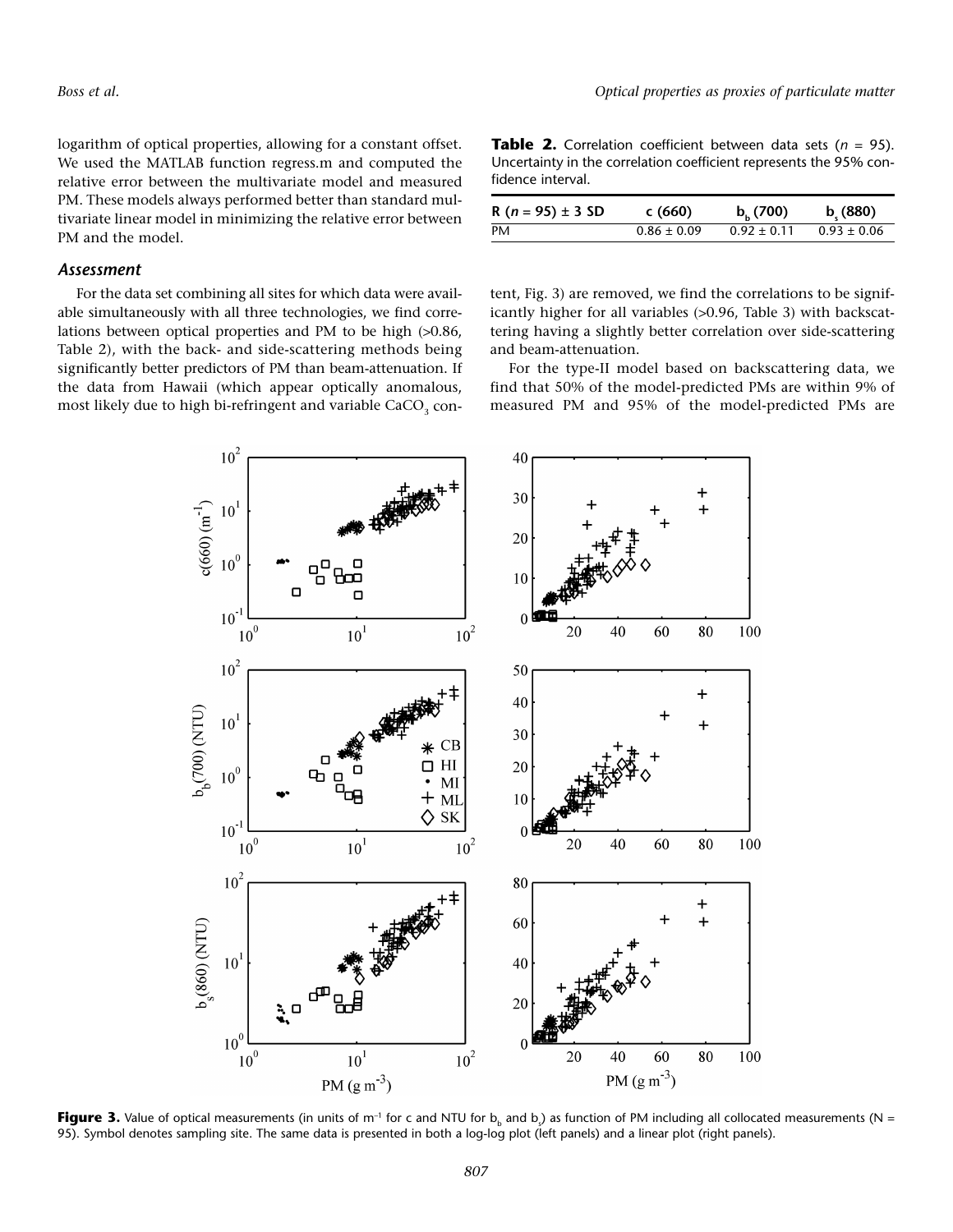**Table 3.** Correlation of data sets without Hawaii (*n* = 85). Uncertainty in the correlation coefficient represents the 95% confidence interval.

| $R(n = 85) \pm 3 SD$ | c(660)            | $b_{h}$ (700)     | b(880)            |
|----------------------|-------------------|-------------------|-------------------|
| PM                   | $0.970 \pm 0.005$ | $0.982 \pm 0.005$ | $0.962 \pm 0.008$ |

**Table 4.** Statistics of the ratio of the absolute value of the difference between PM from a type-II regression model based on an optical property and the measured PM divided by the measured PM (the prediction percentile error) for the same data as in Table 3. Values on the left-most column are the percent of observation. The value at the intersection of a population percentile row and the optical property column denote the prediction percentile error associated with the two, e.g., for 95% of the observation, a PM model based on backscattering measurements agrees with the observed PM within 36%.

| Prediction percentile error, |        |               |        |  |
|------------------------------|--------|---------------|--------|--|
| IModel-PMI/PM                | c(660) | $b_{h}$ (700) | b(880) |  |
| Population percentiles       |        |               |        |  |
| 5%                           | 2%     | 1%            | 2%     |  |
| 50%                          | 16%    | 9%            | 21%    |  |
| 95%                          | 54%    | 36%           | 51%    |  |

within 36% of measured PM (Table 4). The agreement is not as good for either the beam-attenuation or the side-scattering measurements (Table 4). These results have been obtained for waters varying nearly two orders of magnitude in PM concentration  $(1.2-80$  mg L<sup>-1</sup>). Type-I multivariate models including two optical properties perform slightly better than backscattering alone (predicting PM with an error less than 35% for 95% of the data), and only if the backscattering coefficient is one of the two optical properties measured (Table 5).

The above analysis is quasi-independent of calibration constants applied (quasi-independent due to log-transforming a linear function of the measured signal). It assumes, however, that no change in the calibration coefficients of the instruments occurred within each deployment (e.g., we assume instrumental stability) and that instrument linearity was maintained throughout the range of measurements (at very high concentrations, attenuation of the beam along the photon path from source to detector can result in a decrease of signal with concentration for scattering sensors).

### *Discussion*

The primary goal of this paper is to compare how different optical technologies used to measure turbidity in situ perform as surrogates of PM. Similar previous investigations were limited to comparing measurements made with a single method over a large range of conditions (e.g., Baker and Lavelle 1984; Babin et al. 2003; Downing 2006).

**Table 5.** Statistics of the ratio of the absolute value of the difference between PM from a type-I multivariate regression model based on two optical properties and the measured PM divided by the measured PM (the prediction percentile error) for the same data as in Table 3. Values on the left-most column are the percent of observation. The value at the intersection of a population percentile row and the optical properties column denote the prediction percentile error associated with the two, e.g., for 95% of the observation, a PM model based on backscattering, and sidescattering measurements agree with the observed PM within 35%.

| Prediction percentile error,<br>Model-PMI/PM | c(660)<br>and<br>$b_{h}$ (700) | c(660)<br>and<br>b(880) | b(880)<br>and<br>b(700) |
|----------------------------------------------|--------------------------------|-------------------------|-------------------------|
| Population percentiles                       |                                |                         |                         |
| 5%                                           | 0.5%                           | 2%                      | 1%                      |
| 50%                                          | 10%                            | 17%                     | 11%                     |
| 95%                                          | 36%                            | 42%                     | 35%                     |

We observe that while differences between the ability of optical properties to predict PM are small, they are significant (Table 3); the backscattering coefficient outperforms the beam-attenuation and side scattering in the prediction of PM. We currently, however, do not have a definitive explanation for this performance difference. Hypotheses include possible larger effect of dissolved substances on beam-attenuation than scattering measurements (due to longer pathlength and shorter wavelength) or size effects on scattering within the acceptance angle of the beam transmissometer resulting in large particles contributing less per mass compared to backscattering (Boss et al. 2009b). We cannot rule out, however, that differences in handling (manual cleaning of the transmissometer vs. automated shutter for the turbidity sensors) could explain the observed differences. An automated method to minimize biofouling of flow-through transmissometers does exist (Manov et al. 2004) but cannot be applied to transmissometers open to the environment as was done here. Measuring two optical properties improves retrieval of PM, though not by much, and only if backscattering is one of the two optical properties measured (Table 5).

In general, however, measuring a single optical property provides a good prediction of PM (e.g., the uncertainty is less than 55% for 95% of the cases with all optical methods) for our data set. A question arises whether measuring with more than one optical property provides additional information regarding the particles. Since, it was observed in past work (Twardowski et al. 2001; Boss et al. 2004; Sullivan et al. 2005; Loisel et al. 2007) that the ratio of particulate backscattering to total scattering provides information regarding the composition of particles we attempted to correlate the ratio of backscattering and beam attenuation to the ratio of POC/PM. We found the two ratios to inversely vary, as predicted by theory (Fig. 4, and *see* Twardowski et al. 2001; Boss et al. 2004) and observed by Loisel et al (2007) in the English Channel (his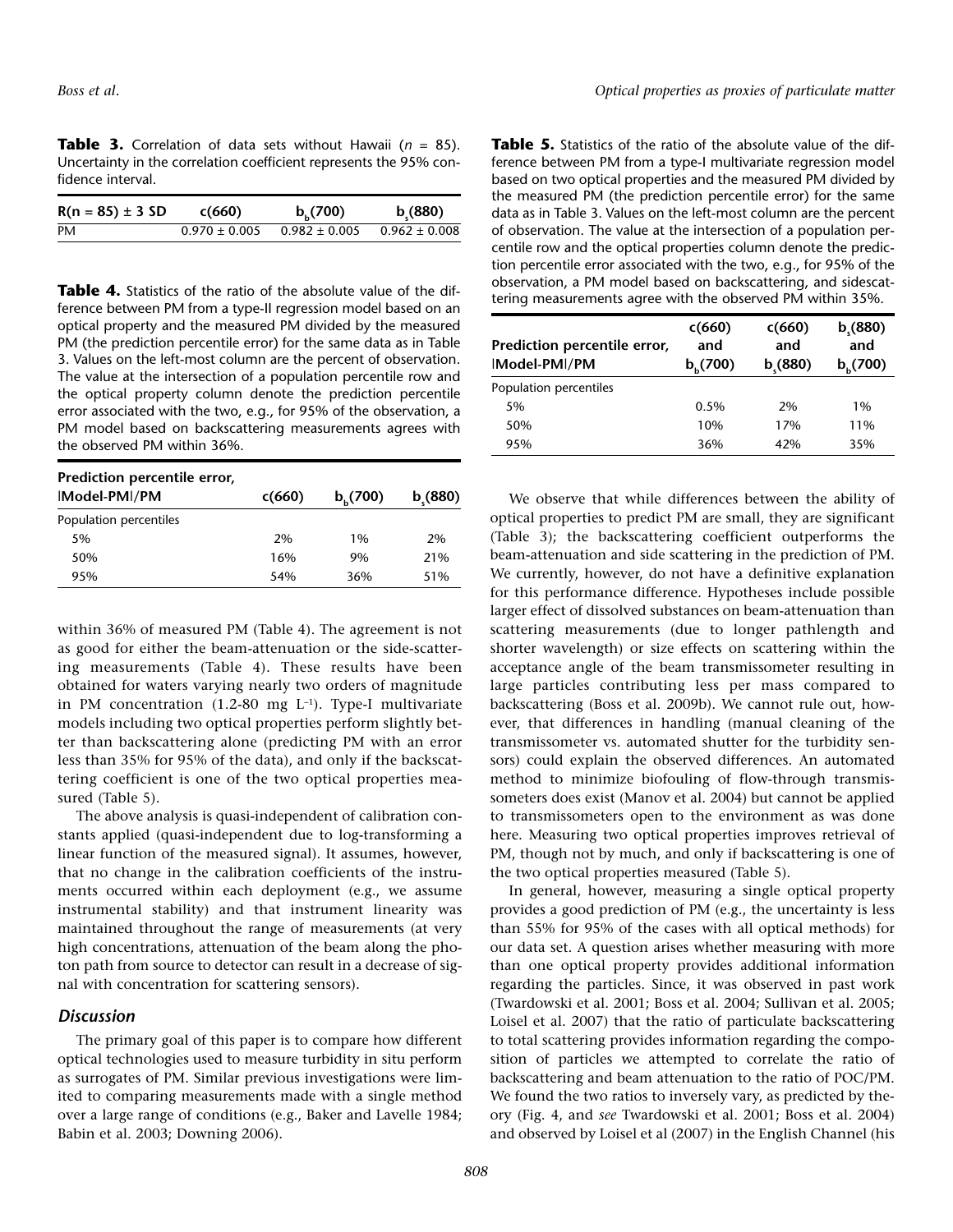

**Figure 4.** Ratio of  $b(700)$  to  $c(660)$  as function of the ratio of POC to PM including all collocated measurements of  $b<sub>b</sub>$  and c (N = 128). A factor of 0.0163[m<sup>-1</sup>]/NTU was used to convert the  $b<sub>b</sub>(700)$  measurement units, to facilitate comparison with published values of  $b<sub>b</sub>/c$ .

Table 2) for the ratio of the backscattering to the total scattering coefficient.

#### *Comments and recommendations*

Analysis of the study data set suggests that all the optical methods used as a surrogate of PM perform well (relative error smaller than 55% for 95% of the cases in widely varying environments). Backscattering is the method providing the best prediction of PM in this data set (relative error smaller than 37% for 95% of the cases).

We recommend (as did others, e.g. Gibbs 1974; Zaneveld et al. 1979; Downing 2006) that the use of turbidity standards for assessment of PM be stopped and that efforts be focused on calibrating with PM, a biogeochemical variable of direct link to water quality. Different instruments calibrated with the same turbidity standard in the lab may not give the same results in the field and the differences may be very large (Gibbs 1974; Downing 2006). Standards could continue to be used to monitor instrument drift, and, if their optical properties are known, to calibrate sensors to absolute physical units (which could then be used for comparison with theory).

The need for calibration stems from the difference between sensor designs, even when they measure a similar optical property. For example, we recently published an intercomparison of commercial transmissometers. Changes in acceptance angle between two sensors of the same manufacturer caused an 18% change in the estimated beam-attenuation for openocean measurements. In coastal waters, the differences were significantly larger and tide phase dependent (Boss et al. 2009b). Similar differences exist between backscattering sensors (Downing 2006). Thus, the correlation of an optical measurement with PM is most often sensor-specific. In the appendix, we provide the regressions for the specific sensors that participated in the ACT Technology Evaluation using all the matchup data that were available for that specific sensor (size and locations of data set varied between sensors).

If possible, we also recommend the use of several concurrent optical methods to estimate PM. Besides the advantage of redundancy in case of malfunction and improvement in PM prediction (Table 5), the additional data can provide added information about the particles such as composition and/or size distribution.

#### *References*

- ACT [Alliance for Coastal Technologies]. 2005. Measuring turbidity in coastal waters. ACT WR05-08, UMCES/CBL 06-026.
	- -. 2006. Protocols for verifying the performance of in situ turbidity sensors, ACT PV06-01, UMCES/CBL 07-048.
- ———. 2007a. Performance verification statement for the aquatec turbidity sensor. ACT TV07-01, UMCES/CBL 07-049. ———. 2007b. Performance verification statement for the in-
- situ turbidity sensor. ACT TV07-02, UMCES/CBL 07-050. ———. 2007c. Performance verification statement for the
- mcvan turbidity sensor. ACT TV07-03, UMCES/CBL 07-051. -. 2007d. Performance verification statement for the wet
- labs turbidity sensor. ACT TV07-04, UMCES/CBL 07-052. -. 2007e. Performance verification statement for the YSI
- turbidity sensor. ACT TV07-05, UMCES/CBL 07-053.
- [APHA/AWWA/WPCF] American Public Health Association, American Water Works Association, Water Pollution Control Federation. 1976. Standard methods for the examination of water and wastewater, 14th ed. APHA, AWWA, and WPCF. Method 208 D. Total nonfilterable residue dried at 103-105 C (total suspended matter).
- Babin, M., A. Morel, V. Fournier-Sicre, F. Fell, and D. Stramski. 2003. Light scattering properties of marine particles in coastal and oceanic waters as related to the particle mass concentration. Limnol. Oceanogr. 48:843-859.
- Baker, E. T., and J. W. Lavelle. 1984. The effect of particle size on the light attenuation coefficient of natural suspensions. J. Geophys. Res. 89:8197-8203.
- Baker, E. D., A. Tenant, R. A. Feely, G. T. Lebon, and S. L. Waker. 2001. Field and laboratory studies on the effect of particle size and composition on optical backscattering measurements in hydrothermal plumes. Deep Sea Res. I 48:593-604.
- Bishop, J. K. B. 1986. The correction and suspended particulate matter calibration of Sea Tech transmissometer data. Deep Sea Res. 33:121–134.
- Boss, E., W. S. Pegau, M. Lee, M. S. Twardowski, E. Shybanov, G. Korotaev, and F. Baratange. 2004. Particulate backscattering ratio at LEO 15 and its use to study particles composition and distribution. J. Geophys. Res. 109:C01014 [doi:10.1029/2002]C001514].

-, W. H. Slade, and P. Hill. 2009a. Effect of particulate aggre-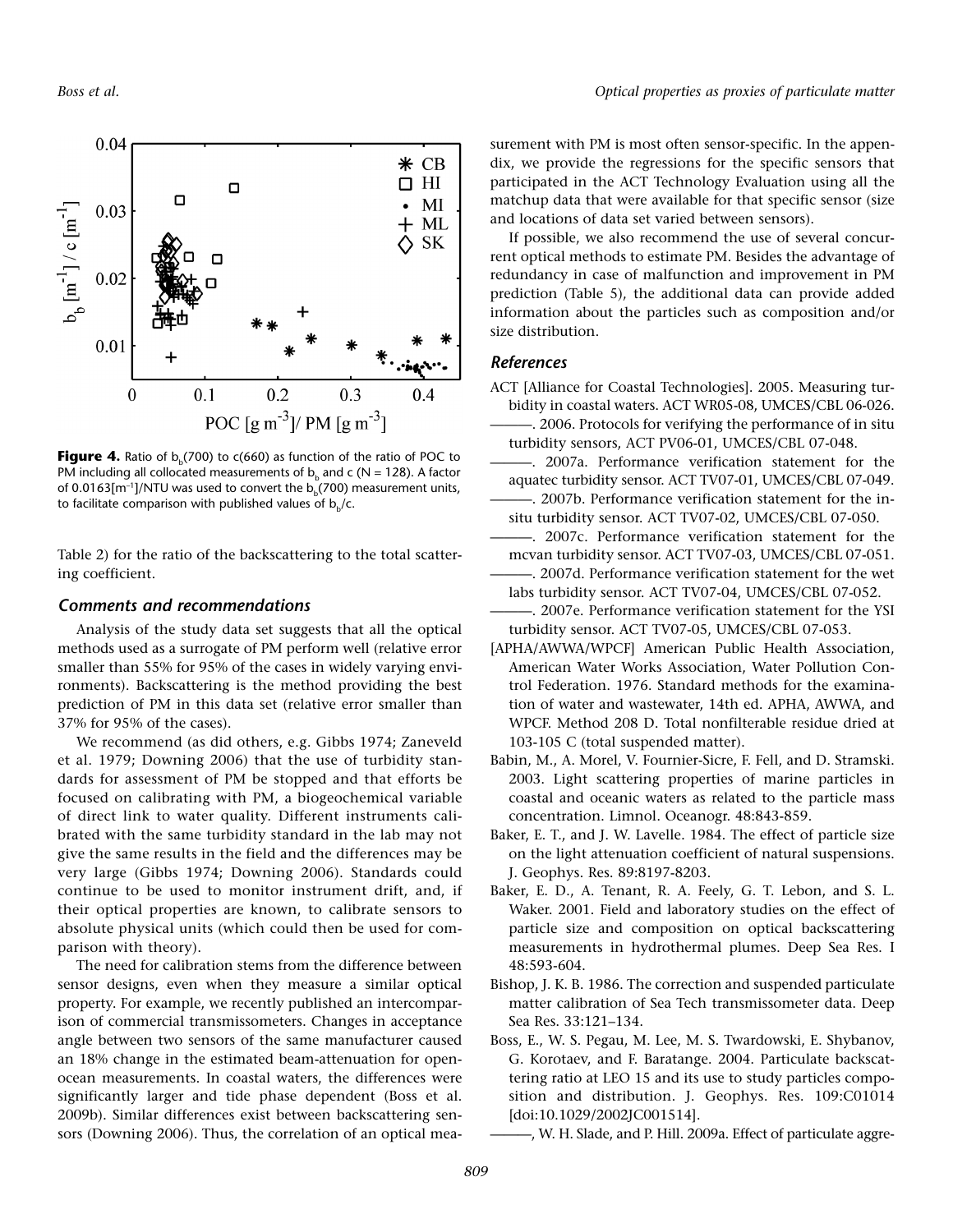gation in aquatic environments on the beam-attenuation and its utility as a proxy for particulate mass. Opt, Expr. 17:9408- 9420.

———, ———, M. Behrenfeld, and G. Dall'Olmo. 2009b. Acceptance angle effects on the beam-attenuation in the ocean. Opt. Expr. 17:1535-1550.

- Campbell, J. W. 1995. The lognormal distribution as a model for bio-optical variability in the sea. J. Geophys. Res. 100:13237-13254.
- Clavano, W. R., E. Boss, and L. Karp-Boss. 2007. inherent optical properties of non-spherical marine-like particles - from theory to observations. Oceanogr. Mar. Bio. Ann. Rev. 45:1-38.
- Downing, J. 2006. Twenty-five years with OBS sensors: The good, the bad, and the ugly. Cont. Shelf Res. 26:2299-2318.
- [EPA] U.S. Environmental Protection Agency. (1971). U.S.EPA National Exposure Research Laboratory (NERL) method 160.2. Residue, non-filterable (gravimetric, dried at 103-105). <http://www.nemi.gov/apex/f?p=237:38:185126857084961:::: P38\_METHOD\_ID:5213>.
- Etcheber, H. 1981. Comparaison de diverses methods d'évaluation des teneurs en matières en suspension et en carbone organique particulaire des eaux marines du Plateau Continental Aquitain. J. Rech. Oceanogr. 6:37-42.
- Gibbs*,* R. J. 1974. Principles of studying suspended materials in water, p. 3-15. *In* R. J. Gibbs [ed.], Suspended solids in water. Plenum.
- [ISO] International Organization for Standardization. 1999. Water quality — Determination of turbidity. ISO 7027:1999(E). ISO.
- Laws, E. 1997. Mathematical methods for oceanographers. Wiley.
- Loisel, H., X. Mériaux, J. F. Berthon, and A. Poteau. 2007. Investigation of the optical backscattering to scattering ratio of marine particles in relation with their biogeochemical composition in the eastern English Channel and southern North Sea. Limnol. Oceanogr. 52:739-752.

Manov, D.V., G.C. Chang, and T.D. Dickey. 2004. Methods for

reducing biofouling of moored optical sensors. J. Atmos. Oceanic Tech. 21:957-967.

- Press, W. H., A. Teukolsky, W. T. Vetterling, and B. P. Flannery. 1992: Numerical recipes in C*.* Cambridge.
- Stavn, R. H., H. J. Rick, and A. V. Falster. 2009. Correcting the errors from variable sea salt retention and water of hydration in loss on ignition analysis: Implications for studies of estuarine and coastal waters. Est. Coast. Shelf Sci. 81:575-582.
- Sullivan, J. M., M. S. Twardowski, P. L. Donaghay, and S. A. Freeman. 2005. Use of optical scattering to discriminate particle types in coastal waters. Appl. Opt. 44:1667-1680.
- Twardowski, M., E. Boss, J. B. MacDonald, W. S. Pegau, A. H. Barnard, and J. R. V. Zaneveld, 2001. A model for estimating bulk refractive index from the optical backscattering ratio and the implications for understanding particle composition in case I and case II waters. J. Geophys. Res. 106:14129-14142.
- Wells, J. T., and S. Kim. 1991. The relationship between beam transmission and concentration of suspended particulate material in the Neuse River Estuary, North Carolina. Estuaries 14:395-403.
- Whitmire, A. L., E. Boss, T. J. Cowles, and W. S. Pegau. 2007. Spectral variability of the particulate backscattering ratio. Opt. Expr. 15:7019-7031.
- York, D. 1966. Least-squares fitting of a straight line. Can. J. Phys. 44:1079-1086.
- Zaneveld, J. R. V., R. W. Spinrad, and R. Bartz. 1979. Optical properties of turbidity standards. Proc. Soc. Photo. Opt. Instrum. Eng. 208(6):159-168.
	- -, and J. C. Kitchen. 1995. The variation in the inherent optical properties of phytoplankton near an absorption peak as determined by various models of cell structure. J. Geophys. Res. 100:13309-13320.

*Submitted 22 October 2008 Revised 28 September 2009 Accepted 7 October 2009*